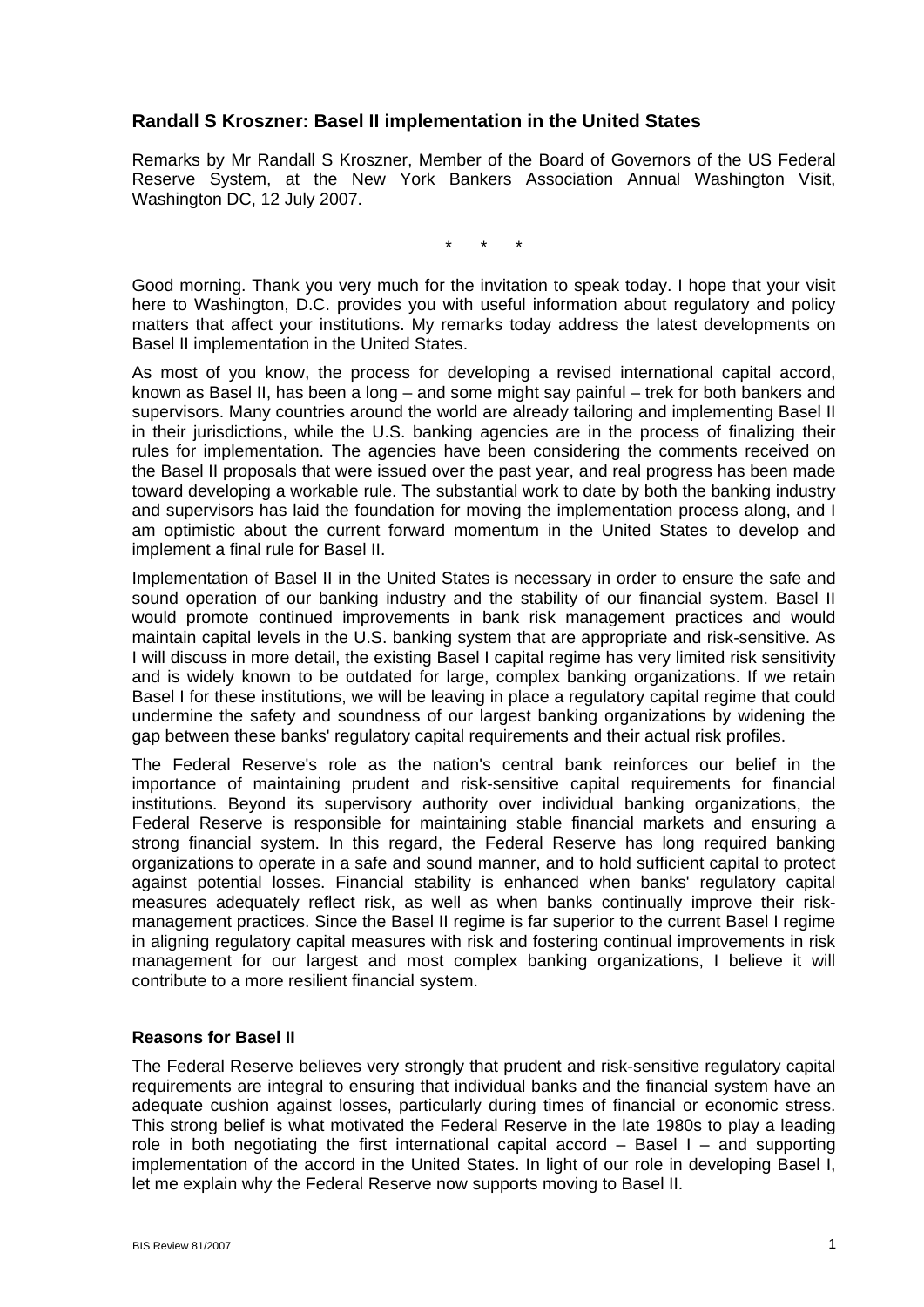First, although Basel I was a major step forward in capital risk sensitivity at the time, rapid and extensive evolution in the financial marketplace has substantially reduced the effectiveness of the Basel I rules for some U.S. banking organizations. The current Basel I regulatory capital rules are increasingly inadequate for large, internationally active banks that offer ever more complex and sophisticated products and services in an extremely competitive environment.

The flaws of the existing Basel I rule for large, complex U.S. banks are fairly well-known. The simple risk-bucketing approach in the existing Basel I rule, for example, creates perverse incentives for risk-taking. This approach – in which (1) the same amount of regulatory capital is assessed against all unsecured corporate loans and bonds regardless of actual risk, (2) all unsecured consumer credit card exposures are treated equivalently, and (3) almost all firstlien residential mortgage exposures are deemed equally risky – provides incentives for banking organizations to shed relatively low-risk exposures and acquire relatively high-risk exposures within each of these asset classes. The existing Basel I rule also ignores important elements of credit-risk mitigation – such as most forms of collateral, many guarantees and credit derivatives, and the maturity and seniority of an exposure – and thus blunts bank incentives to reduce or otherwise manage risk.

Moreover, Basel I is particularly inadequate for dealing with capital-markets transactions, such as repurchase agreements, securities borrowing and lending, margin loans, and overthe-counter (OTC) derivatives. For example, the existing Basel I rule only imposes capital requirements on one side of a repurchase agreement, even though counterparty credit risk is present on both sides. For these reasons, a large and complex bank operating under Basel I can easily and significantly increase its credit risk, without increasing its regulatory capital.

This brings me to my second point: the advanced approaches of Basel II are designed to substantially reduce the perverse incentive effects and opportunities for regulatory capital arbitrage present in Basel I. In short, Basel II significantly increases the risk sensitivity of the capital rule. Under the advanced approaches, capital requirements for an exposure will vary on the basis of a bank's actual risk experience. If a bank increases the credit risk of its portfolio, its regulatory capital requirements will also increase, and vice versa. The enhanced risk sensitivity of Basel II will thus ensure that banks have positive incentives for lending to more creditworthy counterparties, for lending on a collateralized basis, for increasing loan seniorities, and for holding a larger capital cushion for higher-risk exposures. Basel II also includes sophisticated methods to address capital-markets transactions.

Third, the Basel II regulatory capital framework has three pillars – minimum capital requirements, supervisory review of capital adequacy, and market discipline through disclosure – that build on the economic capital and other risk-management approaches of sophisticated banks and competing institutions. As a result, Basel II will be better able than the current system to adapt over time to innovations in banking and financial markets. The new framework should also establish a more coherent relationship between regulatory measures of capital adequacy and the day-to-day risk management conducted by banks.

Finally, I would argue that one of the key benefits of the Basel II process is that it has prompted banks to make substantial progress in developing much more sophisticated riskmeasurement and -management processes. For example, most international banks have adopted detailed rating systems for credit risk that assess both borrower and facility characteristics. That is, the banks assign one rating that reflects a borrower's overall creditworthiness, and another for each individual exposure that takes into account collateral, seniority, and other factors that affect how much a bank is likely to lose on that specific exposure if the borrower defaults. In addition, large banks are increasingly using common credit-risk measurement concepts, such as probability of default (PD), loss given default (LGD), and exposure at default (EAD). Together, these concepts help banks take a more granular approach to assessing the various drivers of credit risk, which in turn helps them to make more informed decisions about extending credit, mitigating risk, and determining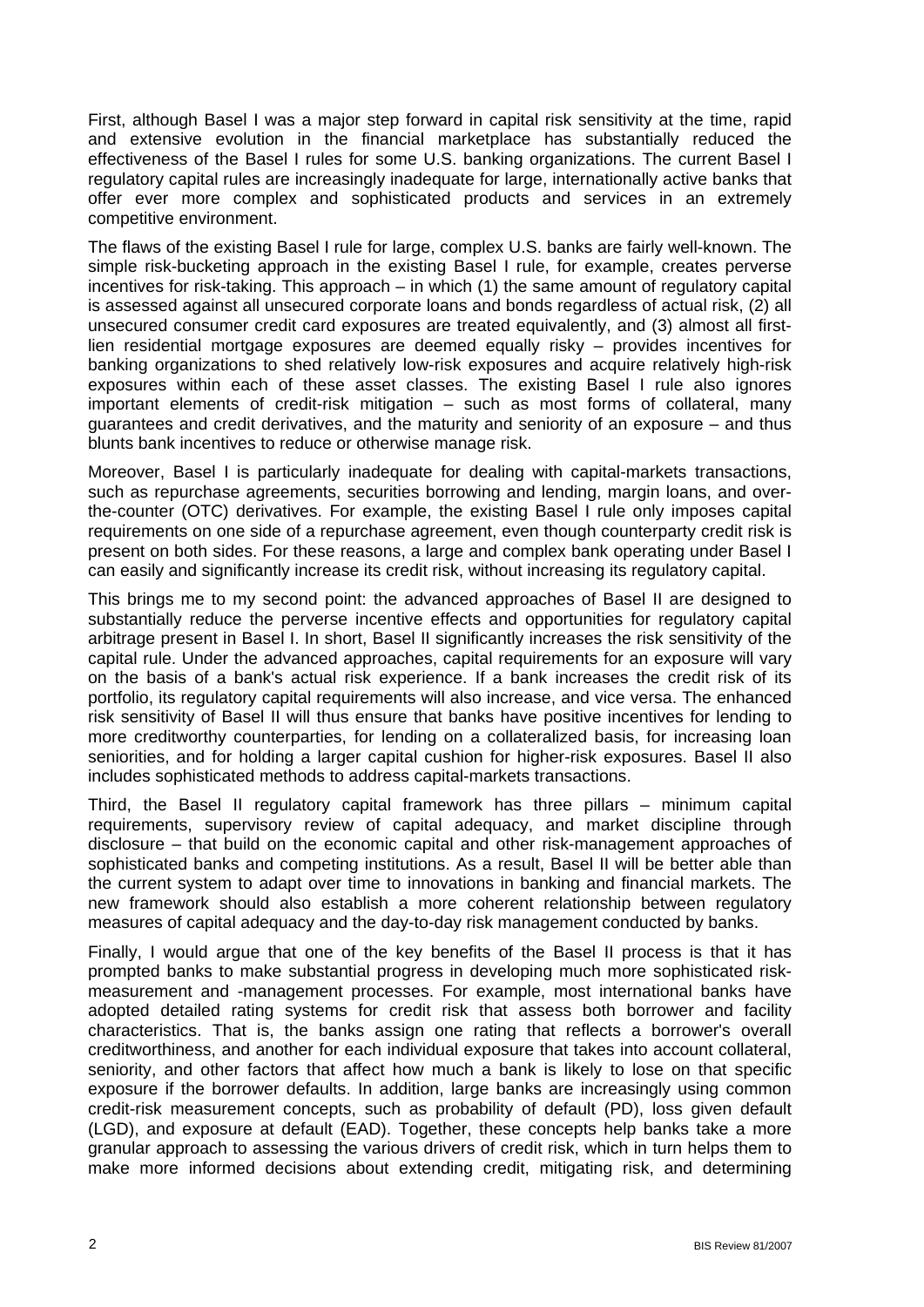capital needs. Another example of industry progress is in the measurement and management of operational risk. Under Basel II, banks are expected to weigh both quantitative and qualitative factors in order to assess potential future operational losses. As a result, Basel II has already helped the industry improve its methods for identifying and measuring risks – and for estimating the capital needed to support those risks.

We applaud these industry efforts, and we expect the Basel II framework to provide incentives for banks to continue improving their risk measurement and management on an ongoing basis. These developments not only benefit individual banks, but contribute to the resilience of the financial system as a whole. From a safety-and-soundness perspective, I believe it is critical that the industry not lose momentum in this area and that we ensure that Basel II promotes the continued improvement of risk-management processes at the largest U.S. banks.

## **U.S. Basel II and Basel IA proposals**

I would now like to turn to the Basel II proposal and the proposed set of revisions to the Basel I framework in the United States – the so-called Basel IA proposal – which I will also discuss very briefly.

A fundamental part of the implementation process involves consideration of the comments on the Basel proposal. I have been deeply impressed with the thoughtful analysis reflected in those comments, and would like to thank all parties who took the time and effort to submit comments. Reviewing and considering comments takes time and extends the U.S. rulemaking process; nevertheless, we believe the comment process is essential. Quite simply, feedback from the industry and others leads to better rules. For something as important and far-reaching as Basel II, we understand the need to engage in a frank dialogue with the banking industry, Congress, and other relevant parties. Indeed, the Federal Reserve has been committed to an open interchange of ideas about the U.S. proposals since the start of the Basel II process. And we have found comments on our proposals to be invaluable in moving forward.

A key theme voiced by the industry and many others is the need to have the Basel II process move forward expeditiously, and I heartily agree. Commenters also requested greater clarity on how the qualification for U.S. banks for Basel II would proceed and how much flexibility supervisors would apply when assessing compliance with the rules and related supervisory guidance, and I believe that such clarification is important.

One major concern raised in the comments is that the proposals differ markedly in certain respects from the Basel Committee's revised accord, first issued in June 2004 and updated in 2005, and now commonly known as the "Mid-year Text." Although the U.S. proposals do diverge in a number of ways from the versions of Basel II being adopted in Europe and other industrialized countries, many of these divergences are in fact consistent with the national discretion built into the framework and used in most other countries. The U.S. proposals also included other divergences to adapt the international framework to the unique aspects of the U.S. banking system, to address issues raised through the earlier public comment process, and to ensure a safe and sound transition to Basel II. But many emphasized the need for less variance in Basel II across countries. Concerns about having to meet multiple versions of Basel II across countries are certainly reasonable ones, and I take these concerns quite seriously.

I believe Basel II implementation in the United States should proceed in a manner that enhances consistency with implementation in other countries; Basel II is intended, after all, to be an international framework for internationally active banks. At the same time, the framework needs to accommodate robust U.S. supervisory practices and the unique aspects of our financial markets. I also believe that we have an obligation to retain only those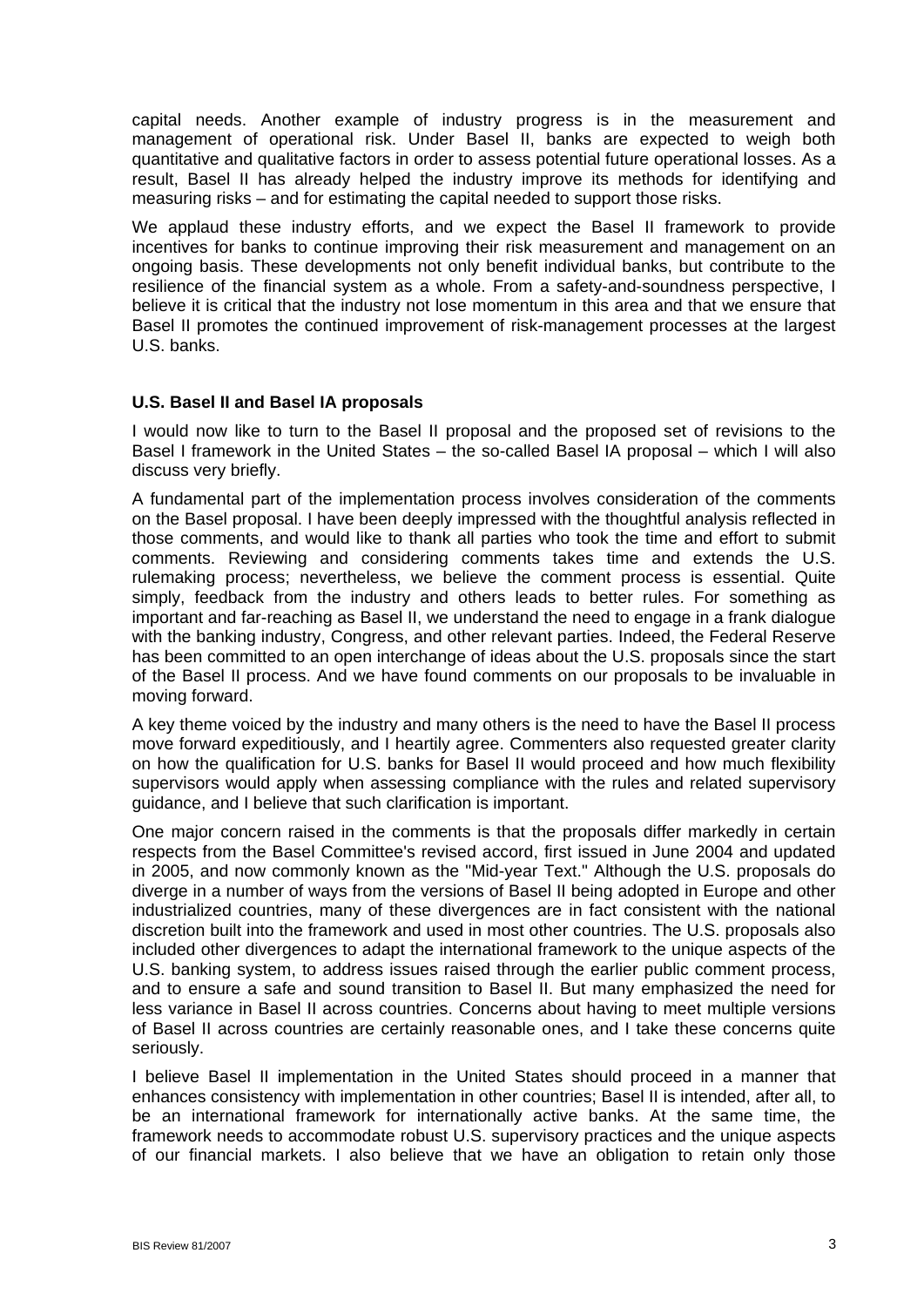divergences for which we are convinced the regulatory benefits exceed the implementation burden and costs.

Some commenters also raised concerns about the complexity of the Basel II proposal. Yes, the Basel II advanced approaches are complex, but this reflects how complex our largest financial institutions have become. To be effective, risk-management practices have evolved in order to support the increasingly sophisticated services, business practices, and organizational structures of large, internationally active financial institutions. Hence, these banks already employ sophisticated risk-management practices and internal economic capital models. I fully support our proposal to review carefully these practices and models, among other factors, before granting the required supervisory approval for individual banks to use the advanced approaches of Basel II.

Determining the right level of complexity for U.S. Basel II rules remains an issue. While many bankers support the issuance of so-called principles-based regulations, some bankers have expressed a desire for more detail on certain aspects of the Basel II proposals in order to reduce uncertainty about what will be acceptable practice and what will not. My view is that these are not necessarily contradictory approaches. That is, we should take a principlesbased approach that is sufficiently clear about our expectations but that is not so detailed that supervisors become de facto managers of the bank.

Taking a more principles-based approach means that we must allow bankers some flexibility in meeting the requirements and permit a reasonable amount of diversity of practices across banking organizations. Such flexibility will allow banks to use and easily improve their existing risk-measurement and -management practices. More to the point, we should actively encourage such improvements. While the improvements in risk measurement and management envisioned under Basel II will require banks to bear the cost of investing in systems and human capital, we believe these institutions would have made these investments in any event, as they seek ways to effectively manage their own increasingly complex risks.

Another important issue to consider is the impact of potential distortions or unintended consequences created by the new framework. For example, if we see unreasonable declines in capital requirements at individual institutions that do not appear to be supported by either the bank's own internal capital adequacy assessments or by our supervisory view of the institution's risks and how well these risks are managed, we may seek to mitigate the impact of these declines through supervisory review and direct discussions with banks under Pillar 2 – which could result in discretionary changes to capital at individual institutions.

We must also remain mindful of areas of the proposals that could unfairly tilt either the domestic or international competitive playing field if some banks have higher or lower capital requirements for certain activities or in the aggregate. One particular concern is that inconsistency in Basel II implementation across countries could put internationally active U.S. banks at a disadvantage and create advantages for U.S. investment banks and foreign banks. Achieving broad international consistency will be a challenge, but we should all remember that this problem is not really new.

The Federal Reserve and the other U.S. banking agencies have, for many years, worked with their international counterparts to limit the difficulties and burdens that have arisen as foreign banks have entered U.S. markets and as U.S. banks have established operations in other jurisdictions. We have continued this productive work with our colleagues overseas during the development and implementation of Basel II, but to most effectively tackle some of the issues that have come to our attention, we need to take the important next step of actually implementing Basel II for U.S. banking organizations. Once we do so, I believe that we can effectively manage the issues that arise, given our past experience with cross-border supervision.

In addition, some concerns have been voiced that adoption of a new capital framework for the largest and most complex U.S. banking organizations could disadvantage other U.S.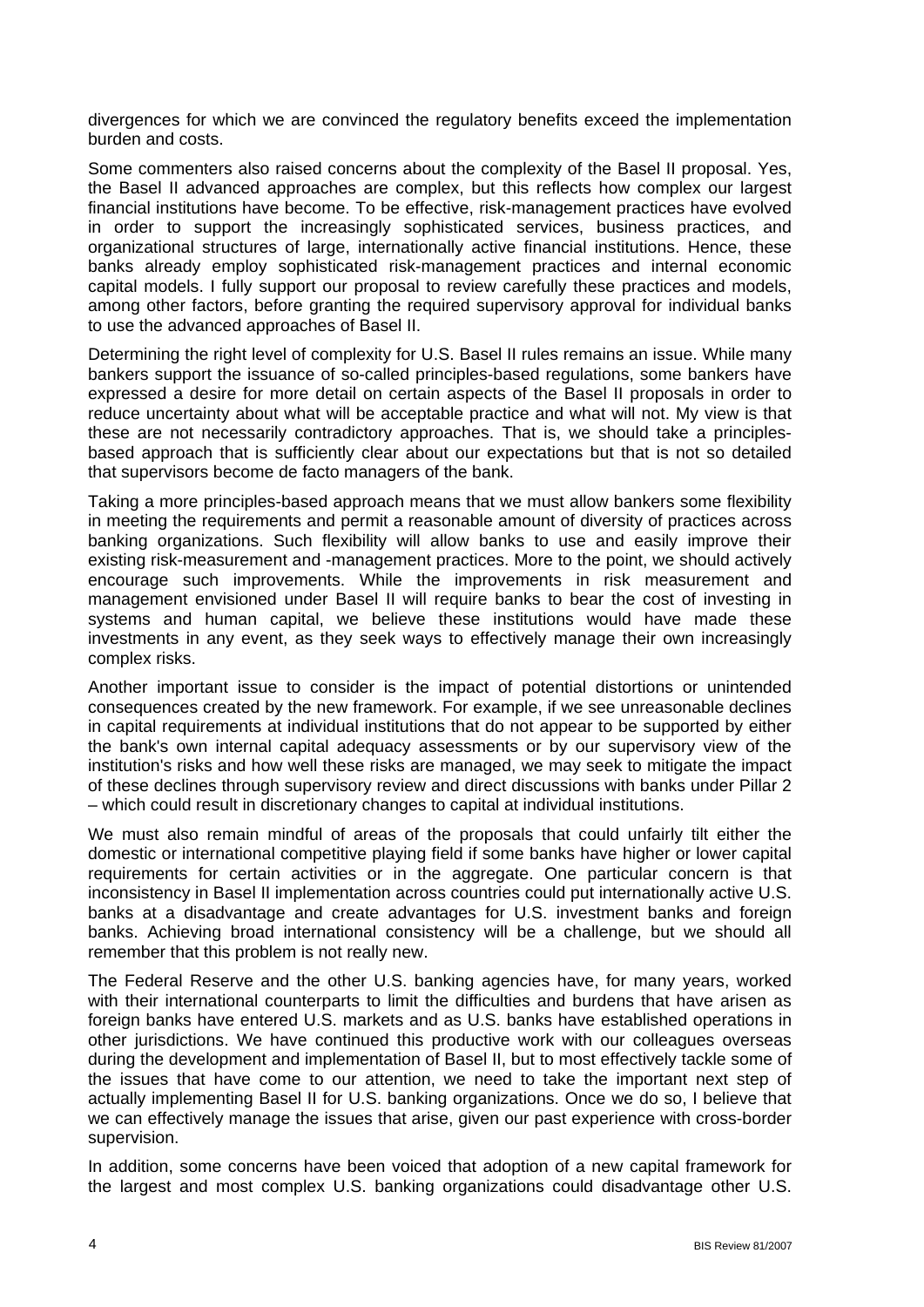banking organizations, particularly the smaller banks. In this regard, the Basel IA proposal was designed to modernize the existing Basel I framework in the United States and improve its risk sensitivity, without making it overly burdensome or complex for banks that are comparatively smaller and less complex. Moreover, Basel IA would not be required; smaller banks that wish to stay on the current Basel I framework would be allowed to do so. We are keenly aware of the need for capital requirements to make sense from the standpoint of both safety and soundness and competitiveness; we recognize that a one-size-fits-all approach is probably not feasible in this country, in light of our wide range of institutions. We remain sensitive to the principle that if we have multiple regulatory capital frameworks, they must work together to improve the safety and soundness of our entire banking system without artificially creating competitive inequalities.

I want to emphasize that, amidst all of the detailed discussions and comments surrounding Basel II, the Federal Reserve continues to believe that strong capital serves the United States' interest in maintaining the safety, soundness, and resiliency of our banking system. We also know that banks maintain capital above these regulatory minimums in order to capture their full risk profiles, since minimum capital requirements do not necessarily cover all risks to which a given bank may be exposed. Banks also hold capital above regulatory minimums to support their strategic objectives. They know that customers, counterparties, creditors, and investors take into account overall bank capital adequacy when making investment or other business decisions. In addition, banks hold excess capital to be able to respond to potential business-expansion opportunities and to be able to manage the ups and downs of market- and credit-risk cycles. These market-based incentives should not change under Basel II. Indeed, I believe that greater transparency under Pillar 3 will enhance the role of market incentives in ensuring that banks hold sufficient capital.

By helping banks absorb unexpected losses, strong capital reduces the moral hazard associated with the federal safety net. A key lesson of the banking and thrift crises of the late 1980s and early 1990s is that prudent and explicit minimum regulatory capital requirements are needed to ensure that banks maintain adequate capital and to anchor an effective supervisory system. The Federal Reserve is strongly committed to the prompt-corrective-action (PCA) framework, which I have long supported,<sup>[1](#page-4-0)</sup> including the leverage ratio that will continue to bolster capital and complement risk-based measures. The PCA framework is important not only for the strong backstop it provides against declines in capital but also for the incentives it provides for banks to be considered well-capitalized, such as allowing holding companies to maintain their financial holding company status and, perhaps more importantly, meeting market expectations that banks will remain well-capitalized.

To ensure that banks maintain strong capital ratios, the U.S. banking agencies will continue to monitor the impact of Basel II during every step of its implementation. We will conduct extensive analysis of regulatory capital requirements produced by the new framework, as well as analyze the inputs behind the requirements. In addition, under the proposals, the agencies would determine whether any adjustments to the Basel II framework would be appropriate before removing the temporary floors that will be in place for a three-year transitional period. The use of these floors and other transitional safeguards during the first years that Basel II is in use will help ensure that there are no sudden drops in capital levels.

The Federal Reserve agrees with the Government Accountability Office (GAO) that (1) finalizing the U.S. Basel II rule will generate crucial information to enable the agencies to make future assessments of the strengths and weaknesses of the Basel II rule for the U.S. banking system and (2) the agencies should continue to evaluate during the transition period whether the advanced approaches of Basel II provide an appropriate regulatory capital

 $\overline{a}$ 

<span id="page-4-0"></span><sup>1</sup> See, for example, Randall S. Kroszner and Philip E. Strahan (1996), "Regulatory Incentives and the Thrift Crisis: Dividends, Mutual-to-Stock Conversions, and Financial Distress (765 KB PDF)," The Journal of Finance, vol. LI (September), pp. 1285-1319.